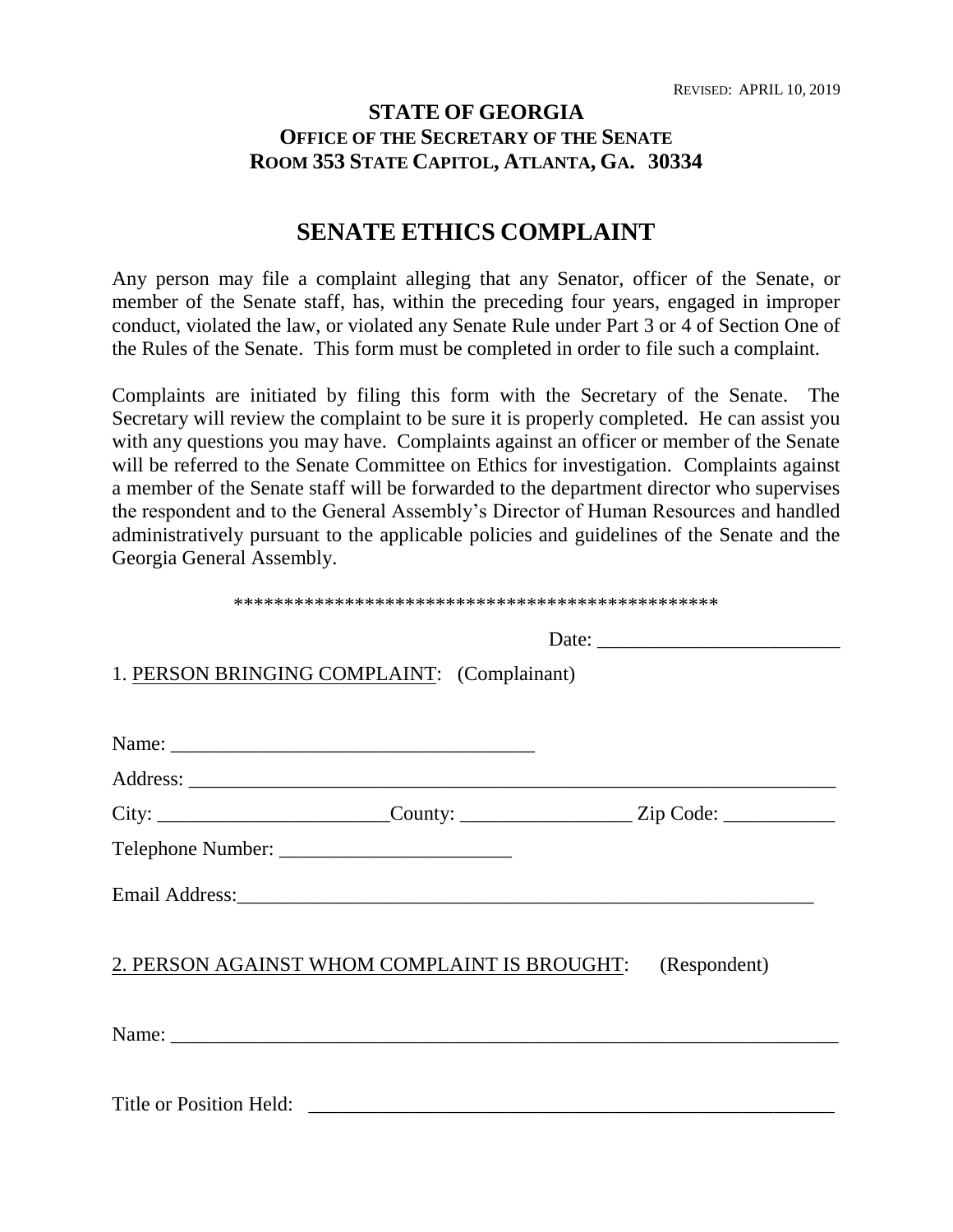#### 3. STATEMENT OF FACTS:

Please explain your complaint fully in the space below. The complaint should succinctly provide a detailed description of the actions of the Respondent and the relevant facts which support the allegations in the complaint. Include relevant dates and times, and the names and contact information of persons whom you believe may be witnesses. Please do not attach copies of lengthy documents; if they are relevant, your description of them will suffice. Also, please do not submit video tapes or audio tapes with this complaint.

\_\_\_\_\_\_\_\_\_\_\_\_\_\_\_\_\_\_\_\_\_\_\_\_\_\_\_\_\_\_\_\_\_\_\_\_\_\_\_\_\_\_\_\_\_\_\_\_\_\_\_\_\_\_\_\_\_\_\_\_\_\_\_\_\_\_\_\_\_\_\_\_

\_\_\_\_\_\_\_\_\_\_\_\_\_\_\_\_\_\_\_\_\_\_\_\_\_\_\_\_\_\_\_\_\_\_\_\_\_\_\_\_\_\_\_\_\_\_\_\_\_\_\_\_\_\_\_\_\_\_\_\_\_\_\_\_\_\_\_\_\_\_\_\_

\_\_\_\_\_\_\_\_\_\_\_\_\_\_\_\_\_\_\_\_\_\_\_\_\_\_\_\_\_\_\_\_\_\_\_\_\_\_\_\_\_\_\_\_\_\_\_\_\_\_\_\_\_\_\_\_\_\_\_\_\_\_\_\_\_\_\_\_\_\_\_\_

\_\_\_\_\_\_\_\_\_\_\_\_\_\_\_\_\_\_\_\_\_\_\_\_\_\_\_\_\_\_\_\_\_\_\_\_\_\_\_\_\_\_\_\_\_\_\_\_\_\_\_\_\_\_\_\_\_\_\_\_\_\_\_\_\_\_\_\_\_\_\_\_

\_\_\_\_\_\_\_\_\_\_\_\_\_\_\_\_\_\_\_\_\_\_\_\_\_\_\_\_\_\_\_\_\_\_\_\_\_\_\_\_\_\_\_\_\_\_\_\_\_\_\_\_\_\_\_\_\_\_\_\_\_\_\_\_\_\_\_\_\_\_\_\_

\_\_\_\_\_\_\_\_\_\_\_\_\_\_\_\_\_\_\_\_\_\_\_\_\_\_\_\_\_\_\_\_\_\_\_\_\_\_\_\_\_\_\_\_\_\_\_\_\_\_\_\_\_\_\_\_\_\_\_\_\_\_\_\_\_\_\_\_\_\_\_\_

\_\_\_\_\_\_\_\_\_\_\_\_\_\_\_\_\_\_\_\_\_\_\_\_\_\_\_\_\_\_\_\_\_\_\_\_\_\_\_\_\_\_\_\_\_\_\_\_\_\_\_\_\_\_\_\_\_\_\_\_\_\_\_\_\_\_\_\_\_\_\_\_

\_\_\_\_\_\_\_\_\_\_\_\_\_\_\_\_\_\_\_\_\_\_\_\_\_\_\_\_\_\_\_\_\_\_\_\_\_\_\_\_\_\_\_\_\_\_\_\_\_\_\_\_\_\_\_\_\_\_\_\_\_\_\_\_\_\_\_\_\_\_\_\_

\_\_\_\_\_\_\_\_\_\_\_\_\_\_\_\_\_\_\_\_\_\_\_\_\_\_\_\_\_\_\_\_\_\_\_\_\_\_\_\_\_\_\_\_\_\_\_\_\_\_\_\_\_\_\_\_\_\_\_\_\_\_\_\_\_\_\_\_\_\_\_\_

\_\_\_\_\_\_\_\_\_\_\_\_\_\_\_\_\_\_\_\_\_\_\_\_\_\_\_\_\_\_\_\_\_\_\_\_\_\_\_\_\_\_\_\_\_\_\_\_\_\_\_\_\_\_\_\_\_\_\_\_\_\_\_\_\_\_\_\_\_\_\_\_

\_\_\_\_\_\_\_\_\_\_\_\_\_\_\_\_\_\_\_\_\_\_\_\_\_\_\_\_\_\_\_\_\_\_\_\_\_\_\_\_\_\_\_\_\_\_\_\_\_\_\_\_\_\_\_\_\_\_\_\_\_\_\_\_\_\_\_\_\_\_\_\_

\_\_\_\_\_\_\_\_\_\_\_\_\_\_\_\_\_\_\_\_\_\_\_\_\_\_\_\_\_\_\_\_\_\_\_\_\_\_\_\_\_\_\_\_\_\_\_\_\_\_\_\_\_\_\_\_\_\_\_\_\_\_\_\_\_\_\_\_\_\_\_\_

\_\_\_\_\_\_\_\_\_\_\_\_\_\_\_\_\_\_\_\_\_\_\_\_\_\_\_\_\_\_\_\_\_\_\_\_\_\_\_\_\_\_\_\_\_\_\_\_\_\_\_\_\_\_\_\_\_\_\_\_\_\_\_\_\_\_\_\_\_\_\_\_

\_\_\_\_\_\_\_\_\_\_\_\_\_\_\_\_\_\_\_\_\_\_\_\_\_\_\_\_\_\_\_\_\_\_\_\_\_\_\_\_\_\_\_\_\_\_\_\_\_\_\_\_\_\_\_\_\_\_\_\_\_\_\_\_\_\_\_\_\_\_\_\_

(You may attach additional pages as needed.)

\_\_\_\_\_\_\_\_\_\_\_\_\_\_\_\_\_\_\_\_\_\_\_\_\_\_\_\_\_\_\_\_\_\_\_\_\_\_\_\_\_\_\_\_\_\_\_\_\_\_\_\_\_\_\_\_\_\_\_\_\_\_\_\_\_\_\_\_\_\_\_\_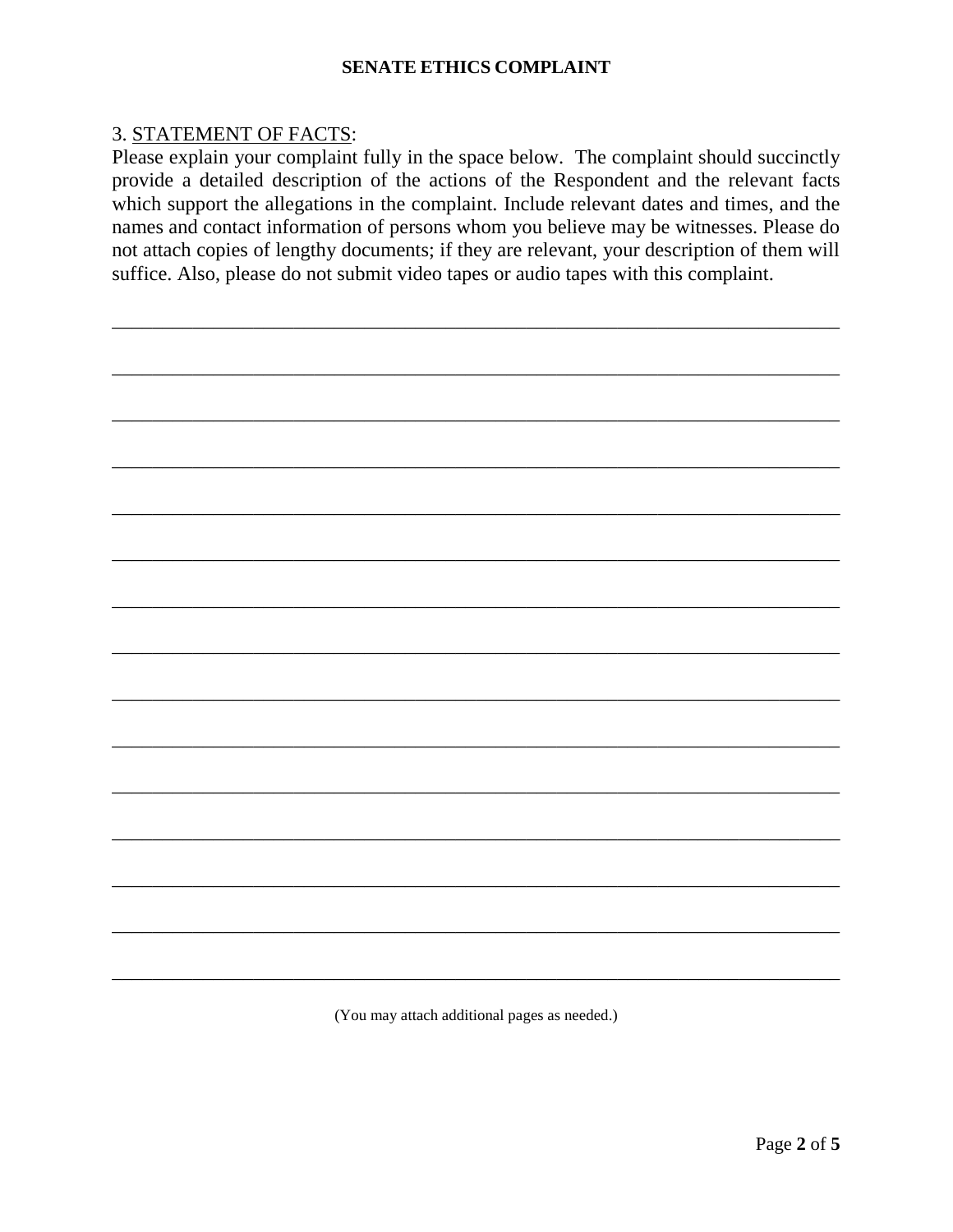4. STATEMENT OF AGENCY [See O.C.G.A. 45-10-92]: Please indicate whether you are filing this complaint as an agent, paid or otherwise, for any other person by checking the appropriate box below:

 $\Box$  I am filing this complaint on behalf of myself. [Please proceed to Section 5.]

-or-

 $\Box$  I am filing this complaint, in whole or in part, on behalf of someone else. Please identify the person(s) on whose behalf you are filing this complaint.

Name of person(s)

5. AGREEMENT TO FOLLOW SENATE RULES: By filing a Senate Ethics Complaint, you agree to abide by the rules of the Senate and the rules of the Senate Committee on Ethics, particularly those rules related to confidentiality. Failure to adhere to these rules may result in the dismissal of your complaint. Please indicate that you agree to abide by the applicable Senate rules that govern your complaint by initialing the statement below.



By initialing the box to the left, I acknowledge that I have received a copy of the Rules of the Senate and the Rules of the Senate Committee on Ethics. I hereby agree to abide by these rules and understand that failure to do so can result in dismissal of the complaint.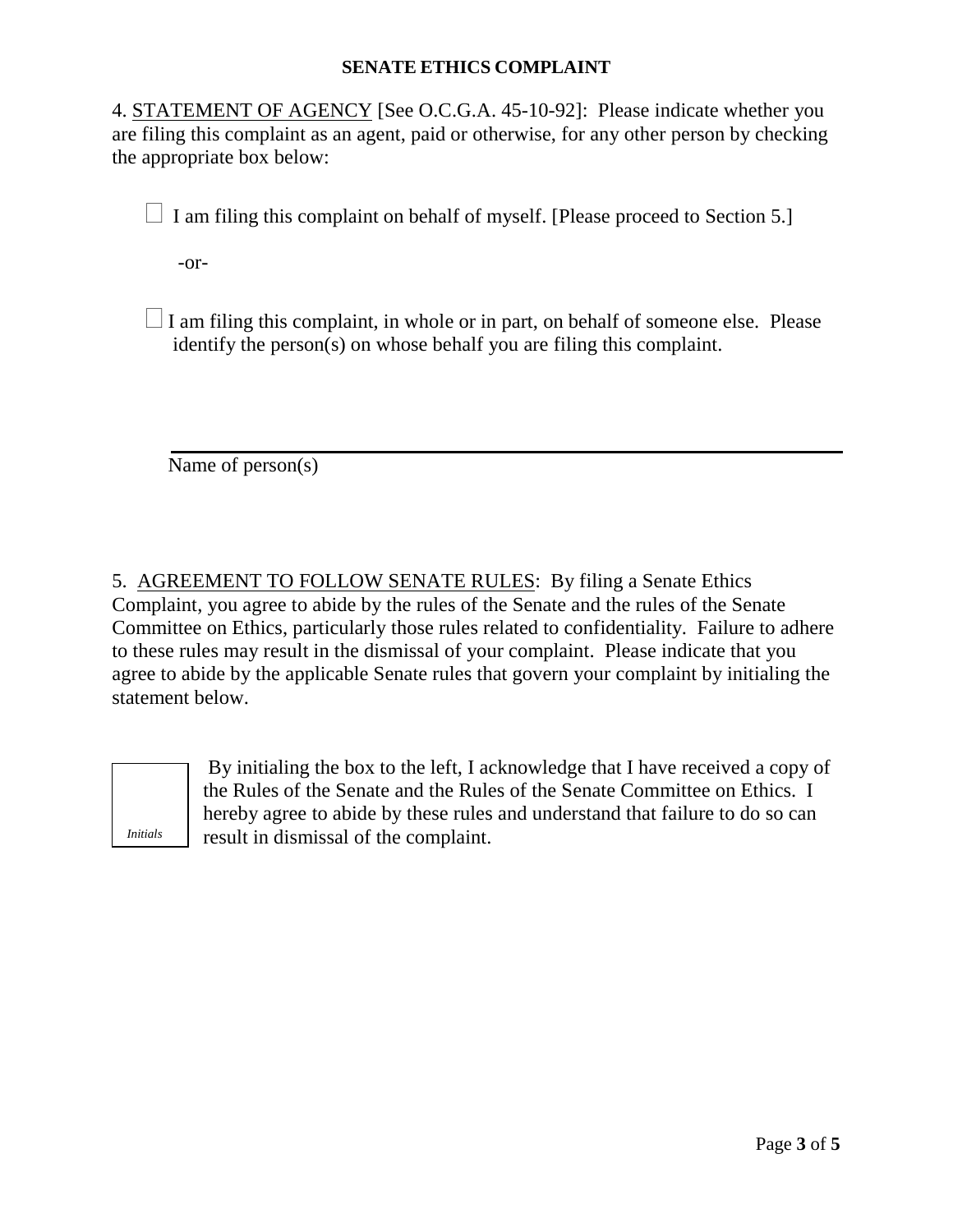6. **OATH:** Please verify that the information stated in this complaint is true and accurate to the best of your knowledge and belief by signing the oath below.

|                                        | <b>STATE OF GEORGIA</b>                                        |
|----------------------------------------|----------------------------------------------------------------|
| I, the person bringing this complaint, |                                                                |
| do swear or affirm that the facts set  |                                                                |
| forth in the foregoing complaint and   | Sworn to (or affirmed) and subscribed before                   |
| attachments thereto are true<br>and    |                                                                |
| correct to the best of my information, | $me$ this $\rule{1em}{0.15mm}$ day of $\rule{1.5mm}{0.15mm}$ . |
| knowledge, and belief.                 |                                                                |
|                                        | $20 \_\_$ , by $\_\_$                                          |
| SIGNATURE OF COMPLAINANT               |                                                                |
|                                        | (name of person making statement)                              |
|                                        |                                                                |
|                                        |                                                                |
|                                        |                                                                |
|                                        |                                                                |
|                                        | (Signature of Notary Public)                                   |
|                                        |                                                                |
|                                        |                                                                |
|                                        |                                                                |
|                                        | (Printed Name of Notary Public)                                |
|                                        |                                                                |
|                                        |                                                                |
|                                        |                                                                |
|                                        |                                                                |
|                                        |                                                                |
|                                        | Personally Known; or                                           |
|                                        | <b>Produced Identification</b>                                 |
|                                        |                                                                |
|                                        |                                                                |
|                                        | Type of Identification Produced:                               |
|                                        |                                                                |
|                                        |                                                                |
|                                        |                                                                |